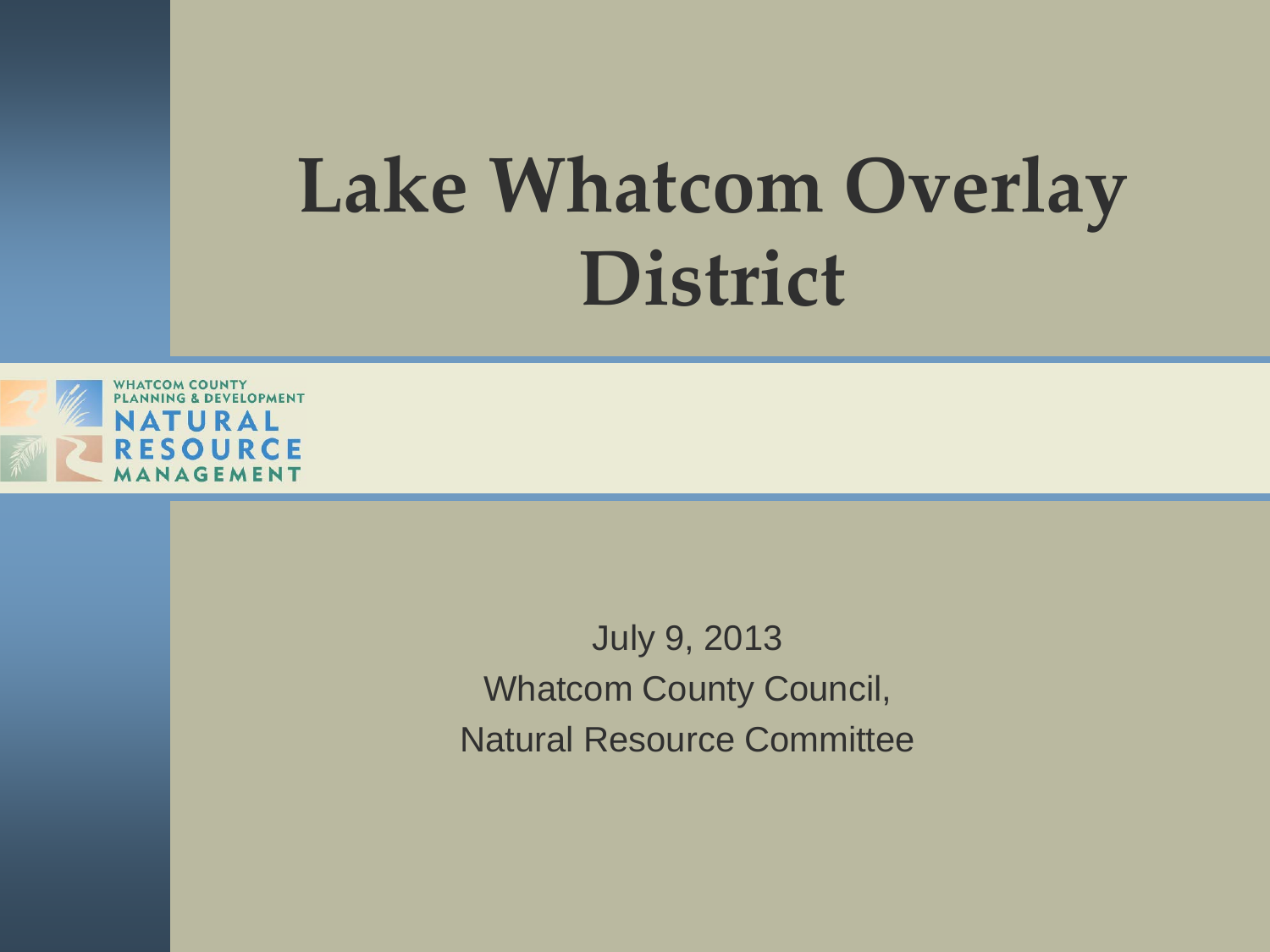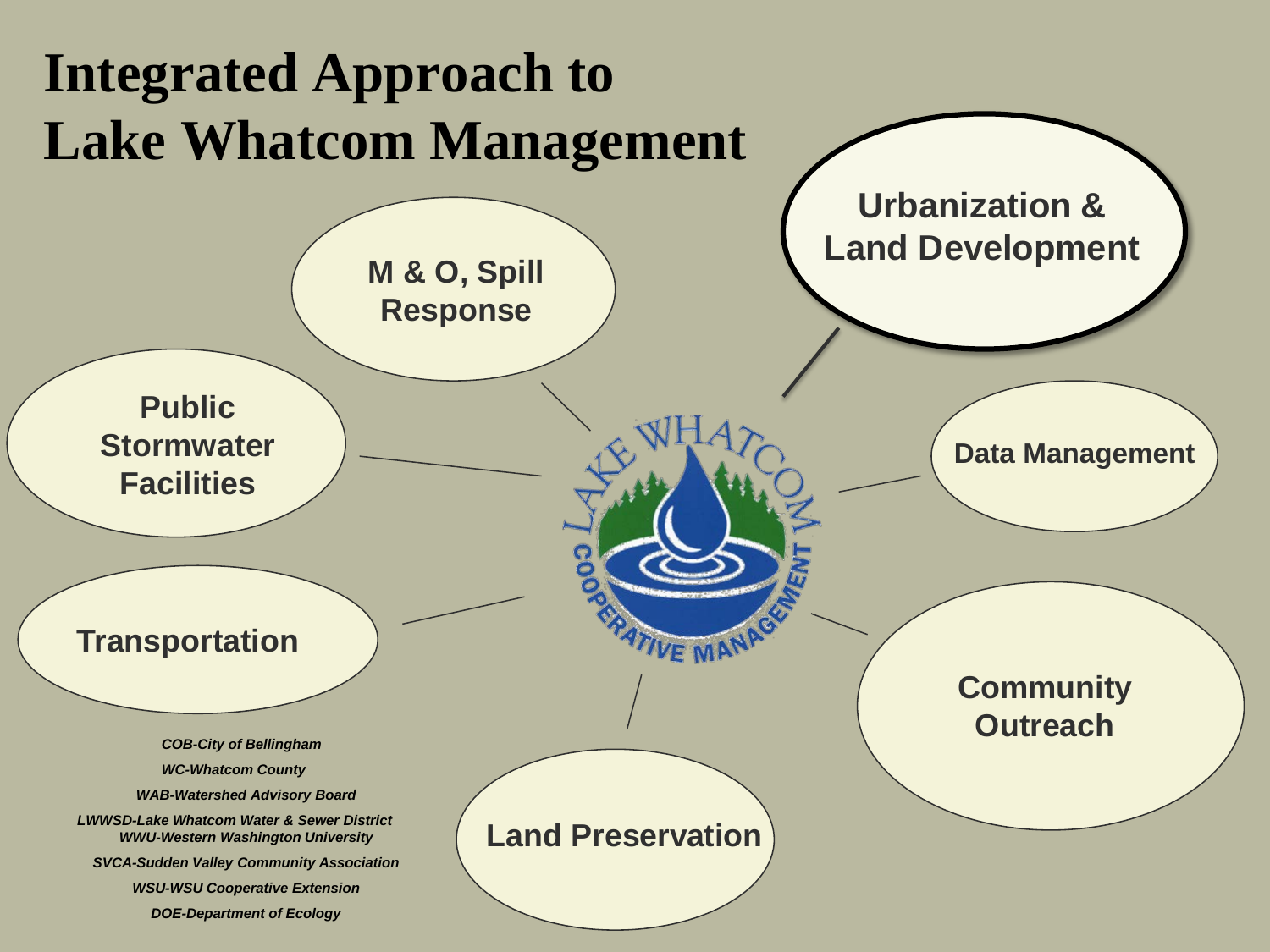Questions for 6/18 Hearing

**Nanagement of the Diversion** 

#### ■ Stormwater Regulations affect on Land Value



■ Is there an exemption for Sudden Valley?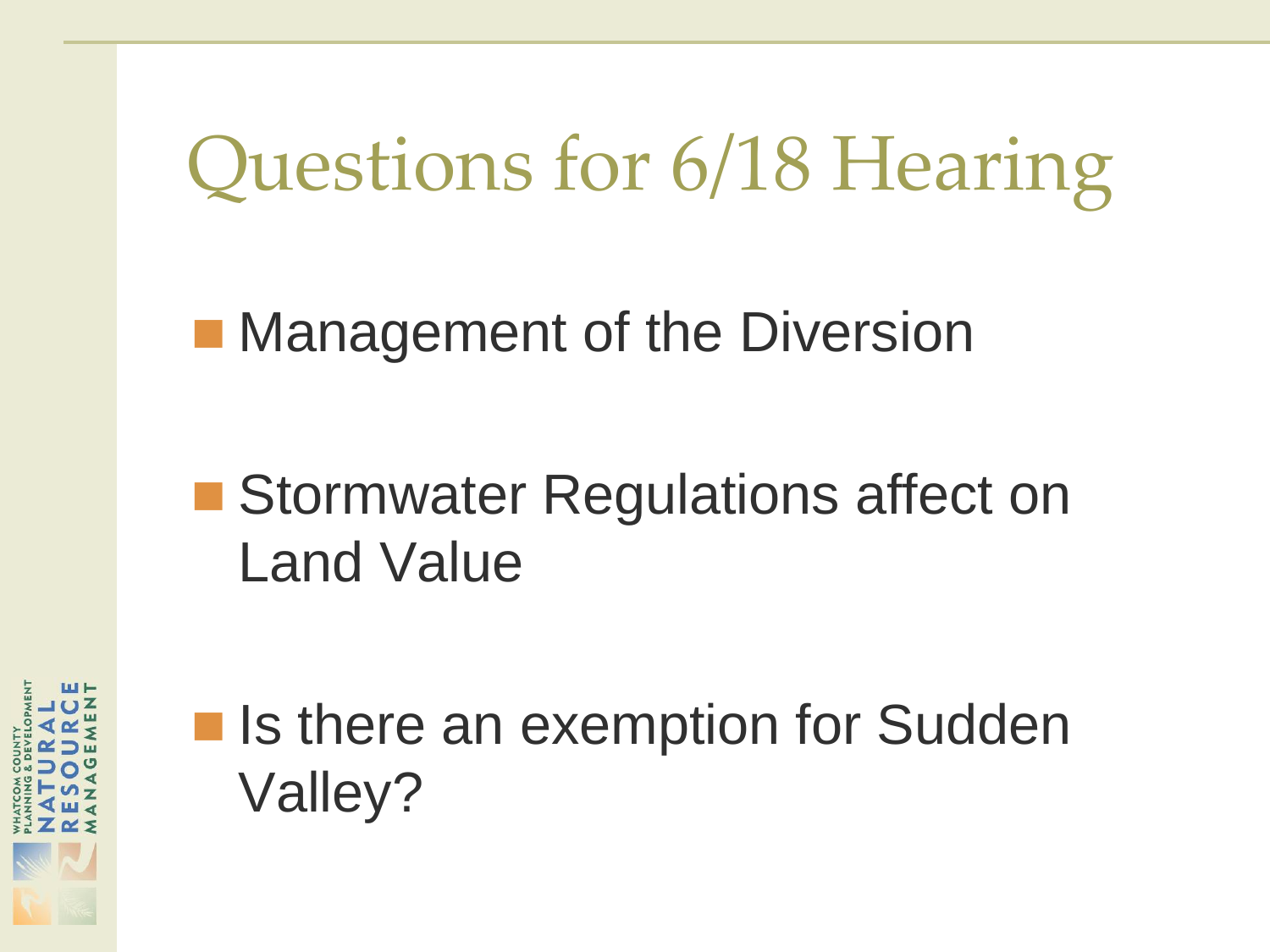Community System Alternative

Does provide an exemption when:

- **Incorporated Homeowners Association**
- Stormwater Plan & Program to Mitigate phosphorus equal to amount from individual systems
- **MOA with Whatcom County**
- **Individual systems meet current** stormwater standards

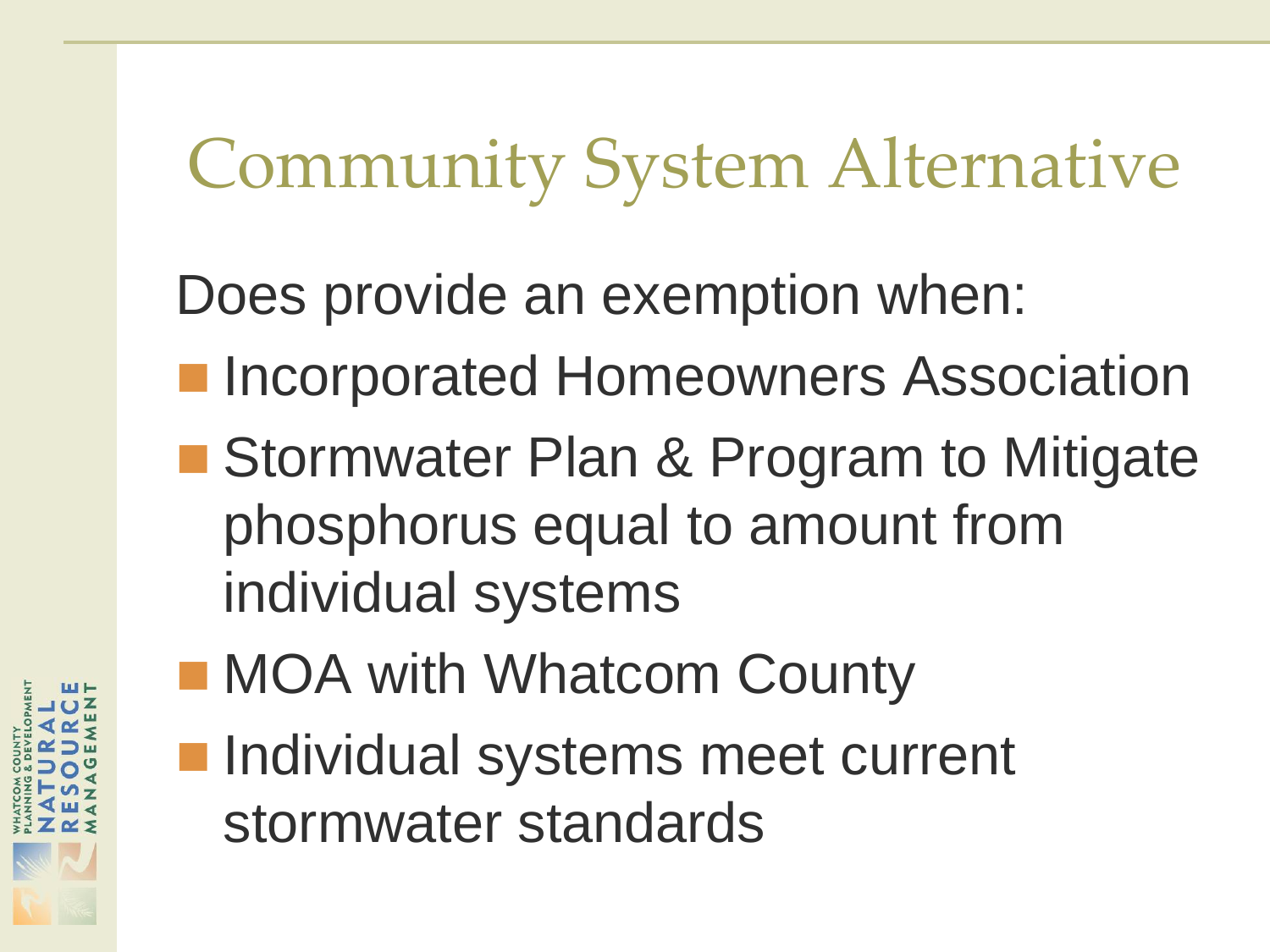## Code Updates

#### ■ Clarifying statement re: community system plans

#### ■ Copy/paste error in definitions section

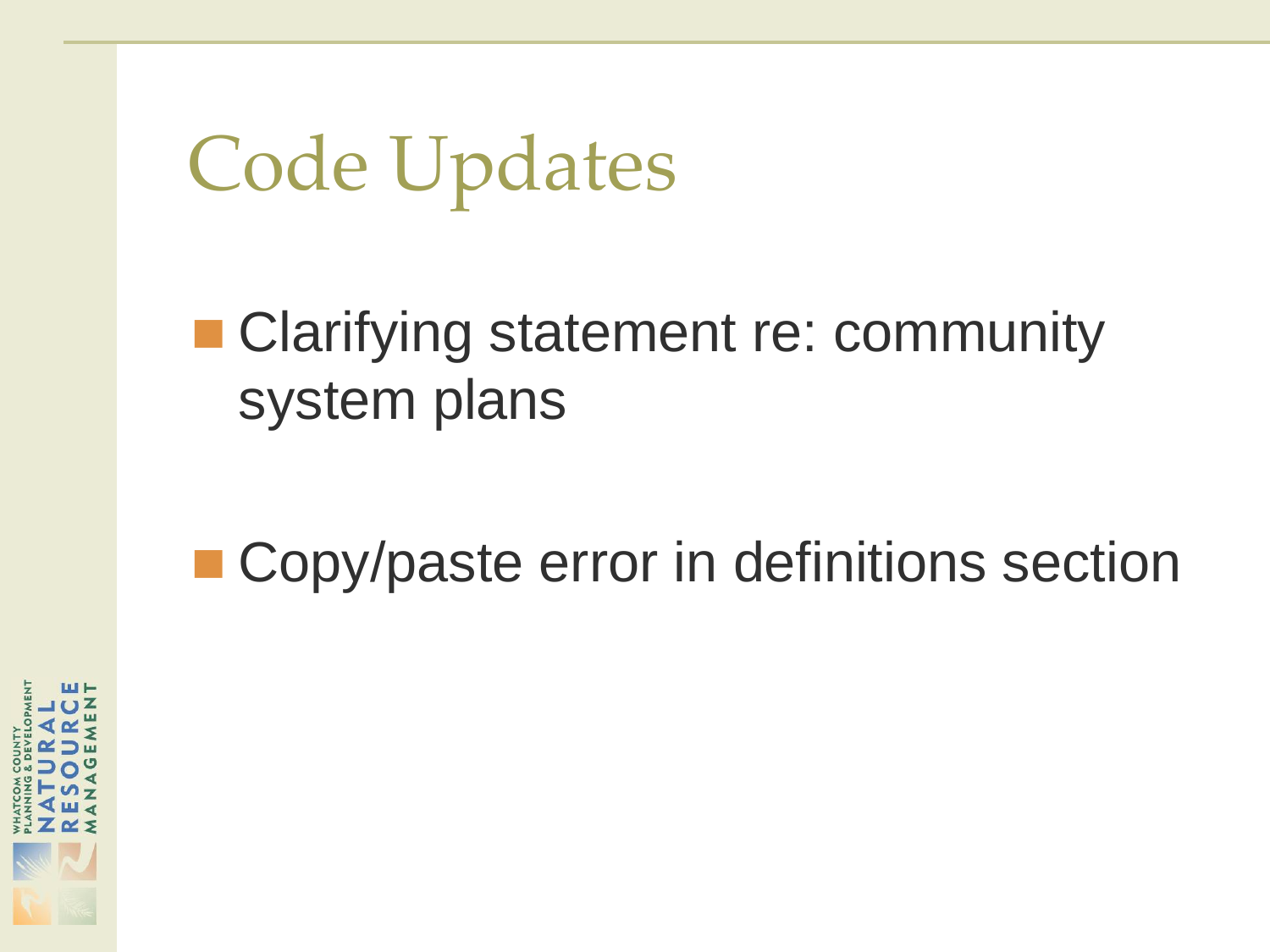

**Photo: City of Bellingham**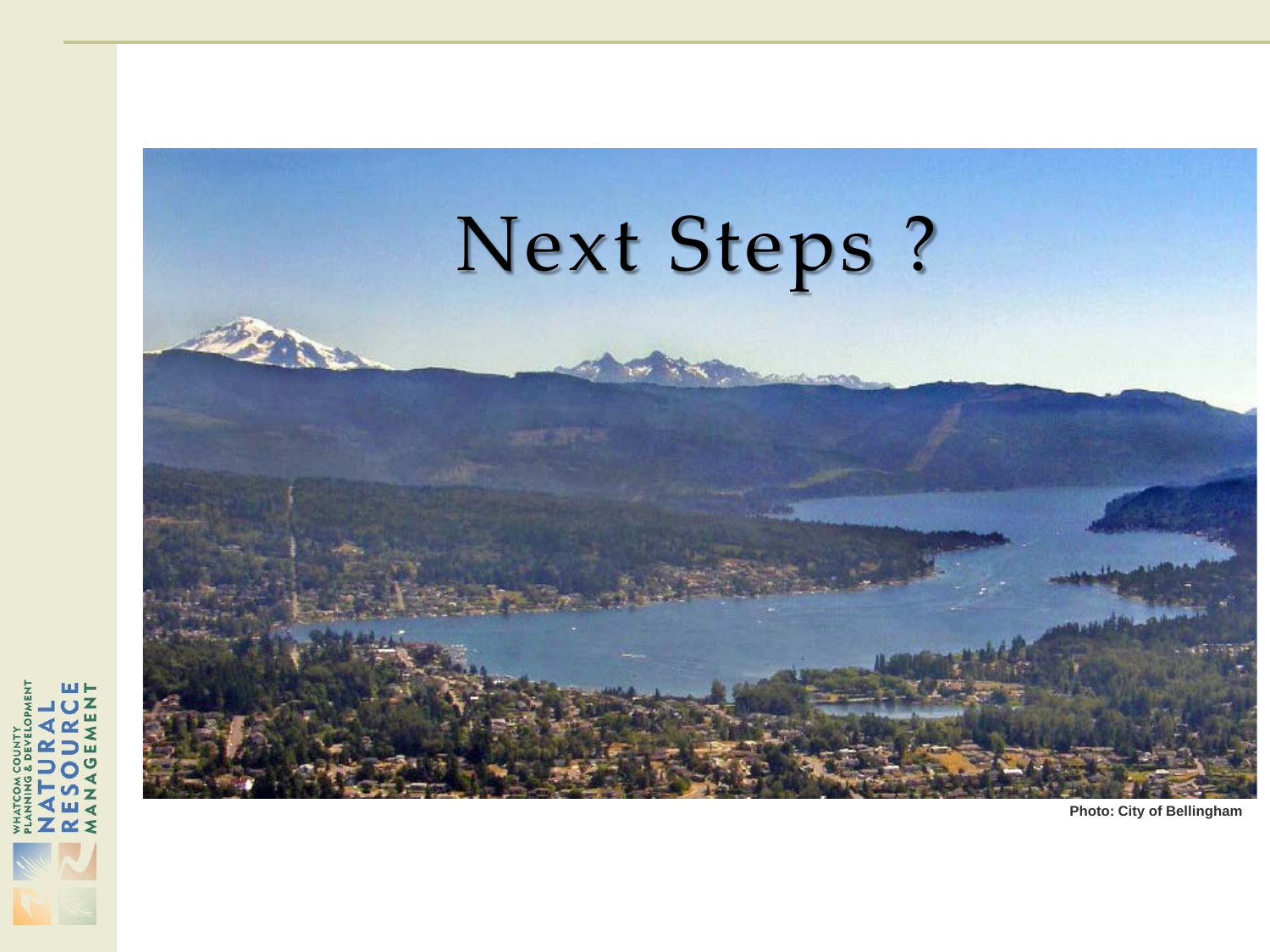### Cost Estimates Small Lot BMP's

**\$7,000 – \$20,000 more than existing system, or 5 – 8% Average Home in Sudden Valley**

| <b>Stormwater System</b>                                                                      |                                         |             |                    |                                 |                                 | Landscaping, |           |
|-----------------------------------------------------------------------------------------------|-----------------------------------------|-------------|--------------------|---------------------------------|---------------------------------|--------------|-----------|
| No:                                                                                           | 1                                       | 2A          | 2B                 | 3                               | $\overline{4}$                  | \$/SF        |           |
| <b>Description:</b>                                                                           | <b>Current</b><br>Standard <sup>1</sup> |             | <b>Zero Runoff</b> | <b>Matched</b><br><b>Runoff</b> | <b>Treated</b><br><b>Runoff</b> | Min          | Max       |
| <b>Phosphorus</b><br><b>Neutral:</b>                                                          | <b>NO</b>                               | <b>YES</b>  |                    |                                 |                                 |              |           |
| <b>Average Cost:</b>                                                                          | \$9,220.00                              | \$29,080.00 | \$20,040.00        | \$19,920.00                     | \$17,300.00                     | \$1.82       | \$4.92    |
| <b>System Cost</b><br>as % of<br><b>Sudden Valley</b><br>average home<br>Value <sup>2</sup> : | 3%                                      | 8%          | 6%                 | 5%                              | 5%                              | <b>Na</b>    | <b>Na</b> |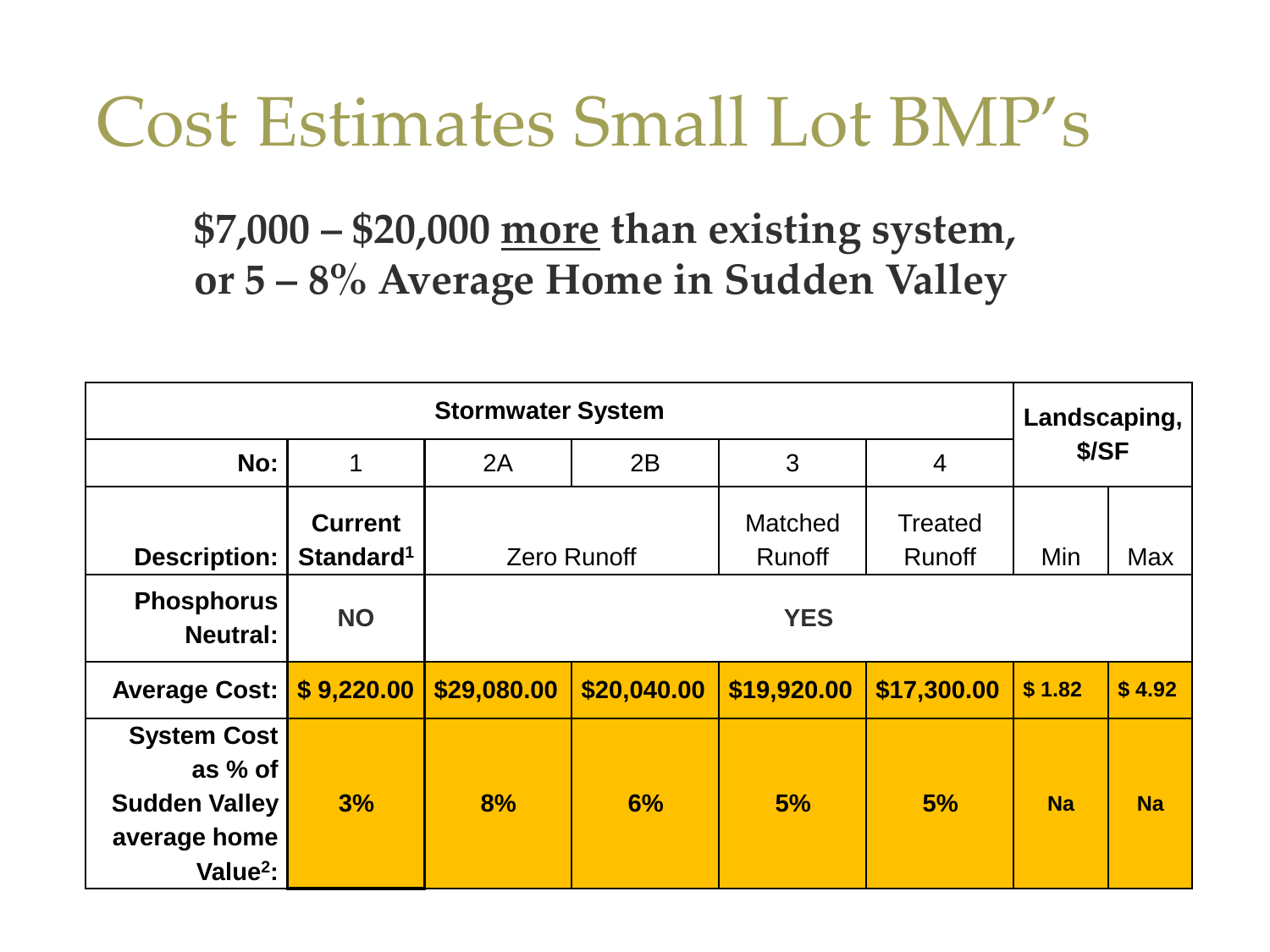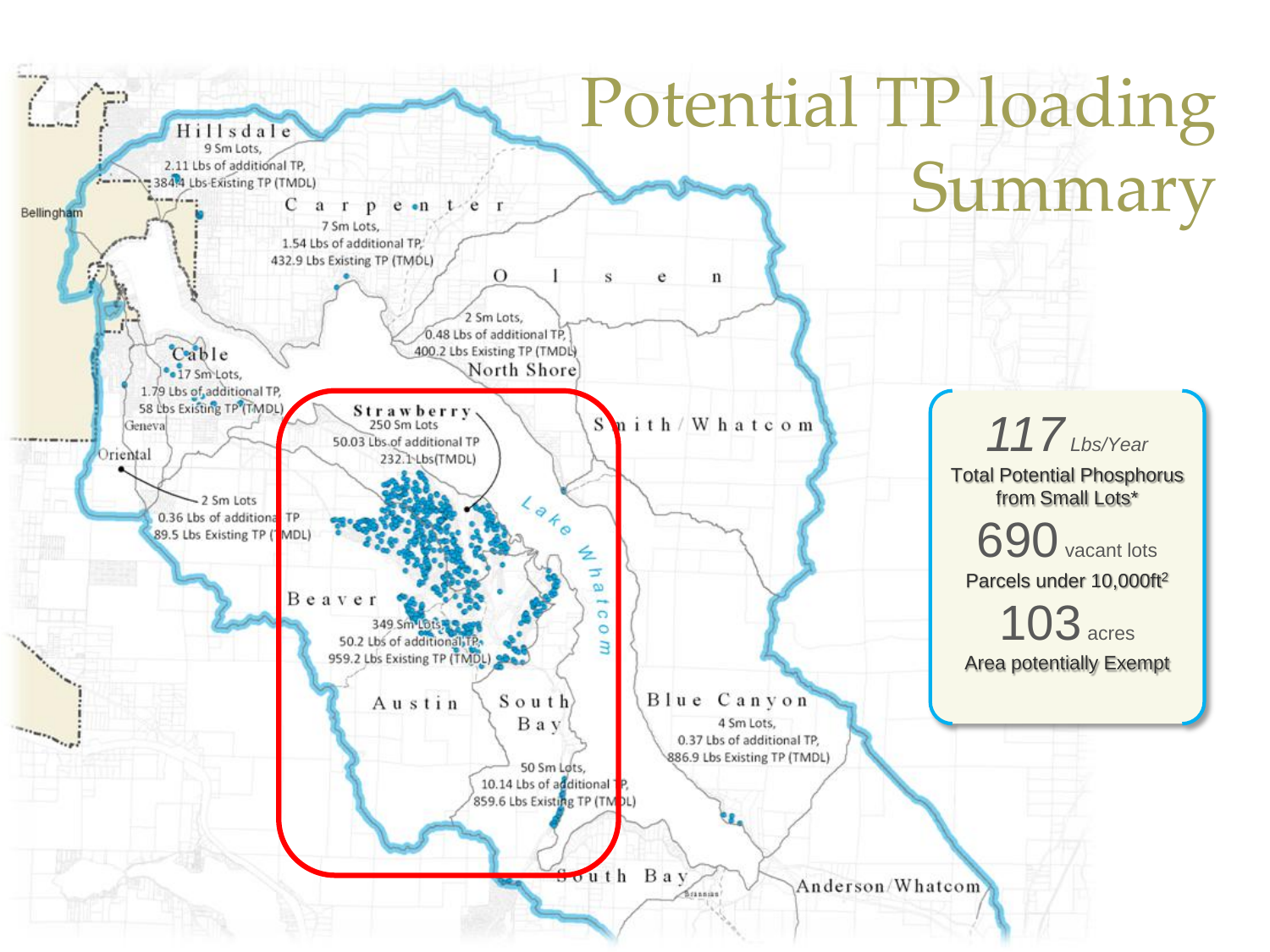#### Potential and Existing Phosphorus loading